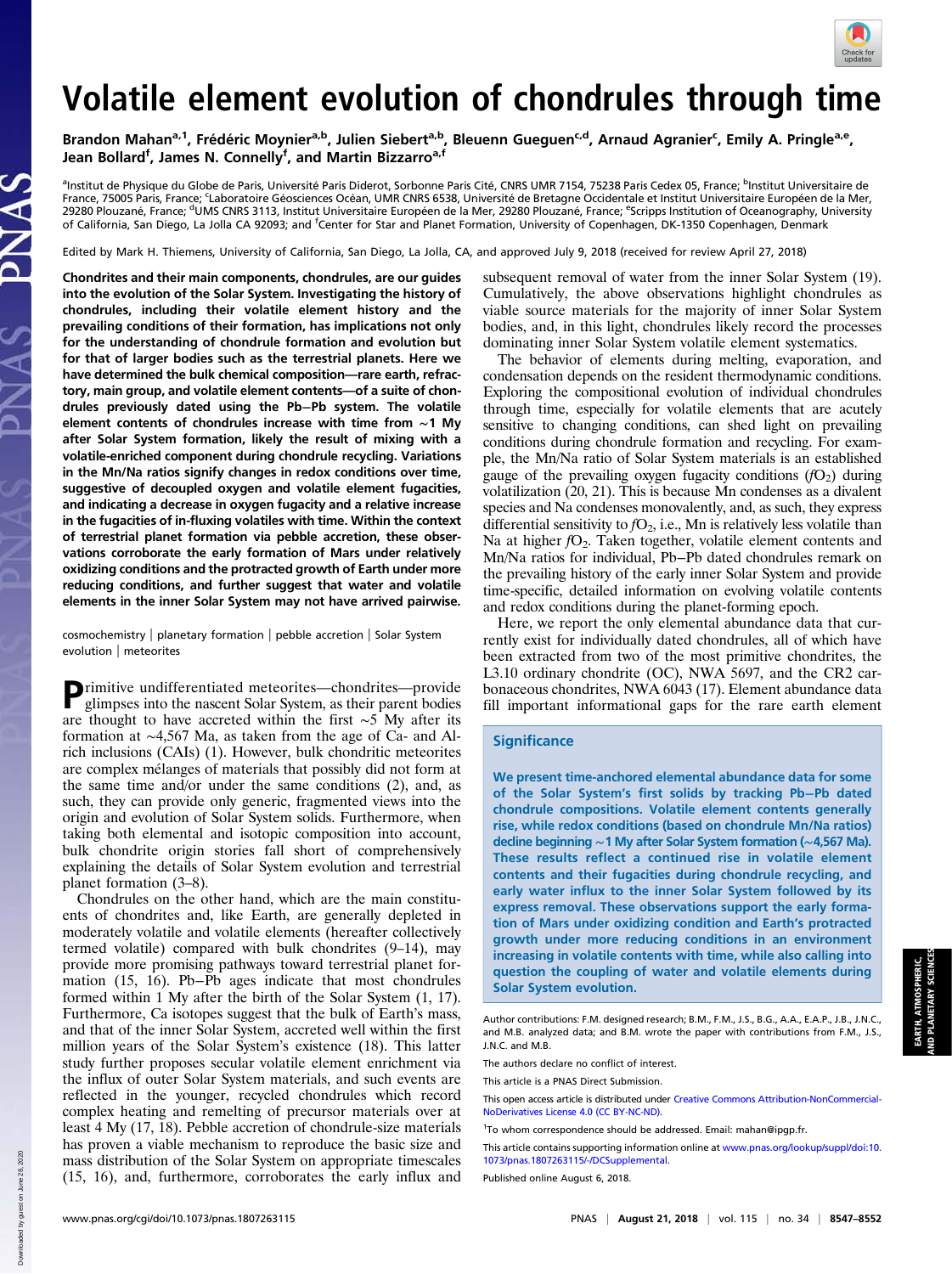Downloaded by guest on June 28, 2020 June 28.

loaded by guest on

(REE) patterns of L chondrite chondrules, as well as the volatile element contents of both L and CR chondrite chondrules. Volatile element abundances and Mn/Na ratios have then been investigated as a function of age to constrain the evolution of volatile contents and provide first-order insights into the prevailing redox conditions during chondrule formation for the first ∼4 My of the inner Solar System. These observations, in turn, are placed within the context of Solar System evolution and terrestrial planet formation to provide time-anchored constraints on the conditions of formation for Mars and Earth, and to assess the paradigmatic view that water and volatile elements arrived in the inner Solar System contemporaneously.

# Trace Element Results for Individual Chondrules

Eight chondrules from L3.10 NWA 5697 and three chondrules from CR2 NWA 6043 were analyzed for REEs, six refractory and main component elements—W, Zr, Mo, Ti, Nb, and Cr and nine volatile elements—Mn, Ag, Sb, Na, Rb, Cs, Zn, Sn, and Cd. REEs have been conventionally listed in order of decreasing atomic radius for clarity and ease of comparison with other studies; all other elements have been reported in order of increasing volatility under solar nebula conditions (22). All element data are reported herein as La- and CI chondritenormalized abundances (see Materials and Methods). Host meteorite, Pb−Pb age, and other relevant details for all chondrules can be found in Table 1 (17), along with calculated Mn/Na ratios for each chondrule. La- and CI-normalized concentrations for volatile elements are reported in Fig. 1 and Table 2, and Laand CI-normalized data for all elements are reported in  $SI$   $Ap$ pendix[, Table S1](http://www.pnas.org/lookup/suppl/doi:10.1073/pnas.1807263115/-/DCSupplemental) along with literature data, with La-normalized abundances in *[SI](http://www.pnas.org/lookup/suppl/doi:10.1073/pnas.1807263115/-/DCSupplemental) Appendix*[, Table S2](http://www.pnas.org/lookup/suppl/doi:10.1073/pnas.1807263115/-/DCSupplemental) and literature data in *SI* Appendix[, Table S3.](http://www.pnas.org/lookup/suppl/doi:10.1073/pnas.1807263115/-/DCSupplemental)

The REE abundances for CR chondrite chondrules are in good agreement with literature values (SI Appendix[, Fig. S1 and](http://www.pnas.org/lookup/suppl/doi:10.1073/pnas.1807263115/-/DCSupplemental) [Table S1](http://www.pnas.org/lookup/suppl/doi:10.1073/pnas.1807263115/-/DCSupplemental)), validating the choice of La as a normalizing agent and, more importantly, the data set as a whole. REE abundance data for L chondrite chondrules are by-and-large novel, and, as such, there are very limited data for comparison (9); however, the few available literature values are in good agreement, and the data presented herein shed light on L chondrite chondrule composition (SI Appendix[, Fig. S1 and Table S1\)](http://www.pnas.org/lookup/suppl/doi:10.1073/pnas.1807263115/-/DCSupplemental). In both the L and CR chondrite chondrules, refractory and main group elements are relatively more enriched than volatile elements, especially those with 50% condensation temperatures (T<sub>50</sub>) below ~800 K, consistent with the generally volatile-depleted nature of chondrules relative to bulk meteorites (13) (Fig. 1).

## Table 1. Host meteorite, Pb−Pb age and information for individual chondrules

| Chondrule        | Pb-Pb age           | <b>Type</b> | Ol. <i>Fa#</i> | Mn/Na |  |
|------------------|---------------------|-------------|----------------|-------|--|
| NWA 5697 (L3.10) |                     |             |                |       |  |
| $2-C1$           | 4,567.57 $\pm$ 0.56 |             | 6.1            | 0.5   |  |
| $5-C2$           | 4,567.54 $\pm$ 0.52 | Ш           | 19             | 2.2   |  |
| $5 - C10$        | 4,567.41 $\pm$ 0.57 | Ш           | 19             | 2.7   |  |
| $D-C3$           | $4.566.58 + 0.57$   | Ш           | 27             | 3.3   |  |
| $5 - C4$         | 4,566.56 $\pm$ 0.53 | Ш           | 12             | 2.9   |  |
| $3-C5$           | $4,566.20 \pm 0.63$ | Ш           | 19             | 2.5   |  |
| $11-C2$          | 4,564.65 $\pm$ 0.46 | Ш           | 22             | 0.8   |  |
| $3-C2$           | 4,563.64 $\pm$ 0.51 | Ш           | 15             | 1.2   |  |
| NWA 6043 (CR2)   |                     |             |                |       |  |
| $1-C2$           | 4,567.26 $\pm$ 0.37 |             | 9.8            | 1.5   |  |
| $2-C2$           | 4,565.06 $\pm$ 0.40 | Ш           | 23.9           | 1.9   |  |
| $2 - C4$         | 4,563.64 $\pm$ 0.51 | Ш           | 13.5           | 1.5   |  |

Pb−Pb ages, chondrule type, and olivine fayalite number (Ol. Fa#) from ref. 17. Manganese-to-sodium ratios (Mn/Na) are from the current study.

The majority of data are for chondrules from L3.10 NWA 5697, providing a more complete picture of L chondrite chondrule evolution. Therefore, discussion focuses largely on these chondrules, and, where possible, complementary observations are presented for the chondrules of the CR2 chondrite NWA 6043.

## Comparison with Other Chondrules, Bulk Chondrites, and the Bulk Earth

REE patterns for both L and CR (to a lesser degree) chondrite chondrules are similar to that of their host meteorites ([SI Ap](http://www.pnas.org/lookup/suppl/doi:10.1073/pnas.1807263115/-/DCSupplemental)pendix[, Fig. S1\)](http://www.pnas.org/lookup/suppl/doi:10.1073/pnas.1807263115/-/DCSupplemental), indicating that the REE contents of chondrules largely set the budget of these elements in the bulk. This is likely owing to chondrules constituting over half the bulk or more by volume in both cases ( $>60\%$  for OCs) (23, 24). Bulk chondritic patterns are more closely mirrored by older chondrules in CR chondrite chondrules for refractory and main group elements (Fig. 1). For L chondrite chondrules, La- and CI-normalized data indicate that refractory and main group elements are similar to bulk L chondrites and chondrules (where data exist) (Fig. 1). For both L and CR chondrite chondrules, these observations suggest that chondrules generally control bulk chondrite element systematics, as has been previously suggested (25).

Volatile element contents for L chondrite chondrules from the current study generally fall in line with the so-called volatility trend (e.g., Na, Rb, and Cs), while bulk L chondrite values for these elements display enrichments relative to this trend, suggesting an enriched component for these elements in the host meteorite. The general volatile depletion pattern of the L chondrite chondrules is in good agreement with that for the bulk Earth (Fig. 1). Data for CR chondrules in the current work, as well as in the literature, display relatively higher variations, making further discussion largely untenable.

## Age-Dependent Element Systematics

The current study provides compositional data for chondrules that are anchored in time. The abundances of Ag and Sb, and, to a lesser degree, Zn, display stochastic variations concomitant with CAI formation at ∼4,567 Ma (1), followed by a general depletion and subsequent increase in abundance (Fig. 2 and Table 2). Fig. 2 reports the abundances of Ag and Sb as a function of chondrule age, as these elements display the most coherent positive trend with time, while elements of higher volatility show more variability. These data provide observational evidence for a general increase in volatile contents in the inner Solar System through time. This volatile element evolution pathway for the inner Solar System is supported by a wealth of literature across a broad range of methodological approaches, e.g., experimental petrology (26), isotope geochemistry (18, 27), and astrophysicochemical modeling (19, 28, 29). These lines of evidence, along with the likely early formation of most chondrules and their later recycling in a volatile-enhanced environment (17, 18), support the view that a fraction of the chondrule population in OCs were formed (recycled) under noncanonical conditions marked by increased volatile contents (30), and, moreover, provide time constraints for the generation of such chondrule populations. The agreement between chondrule volatile element contents and that of the bulk Earth (Fig. 1 and Table 2) further evidence a robust compositional relationship between the two, strengthening the argument that chondrule accretion played an integral role in terrestrial planet formation. More broadly speaking, the current data suggest that increased volatile flux to the inner Solar System began ∼1 My after CAI formation and proceeded for at least the next 3 My (Fig. 2 and Table 2), corroborating and elaborating upon previous observations for these same chondrules (18).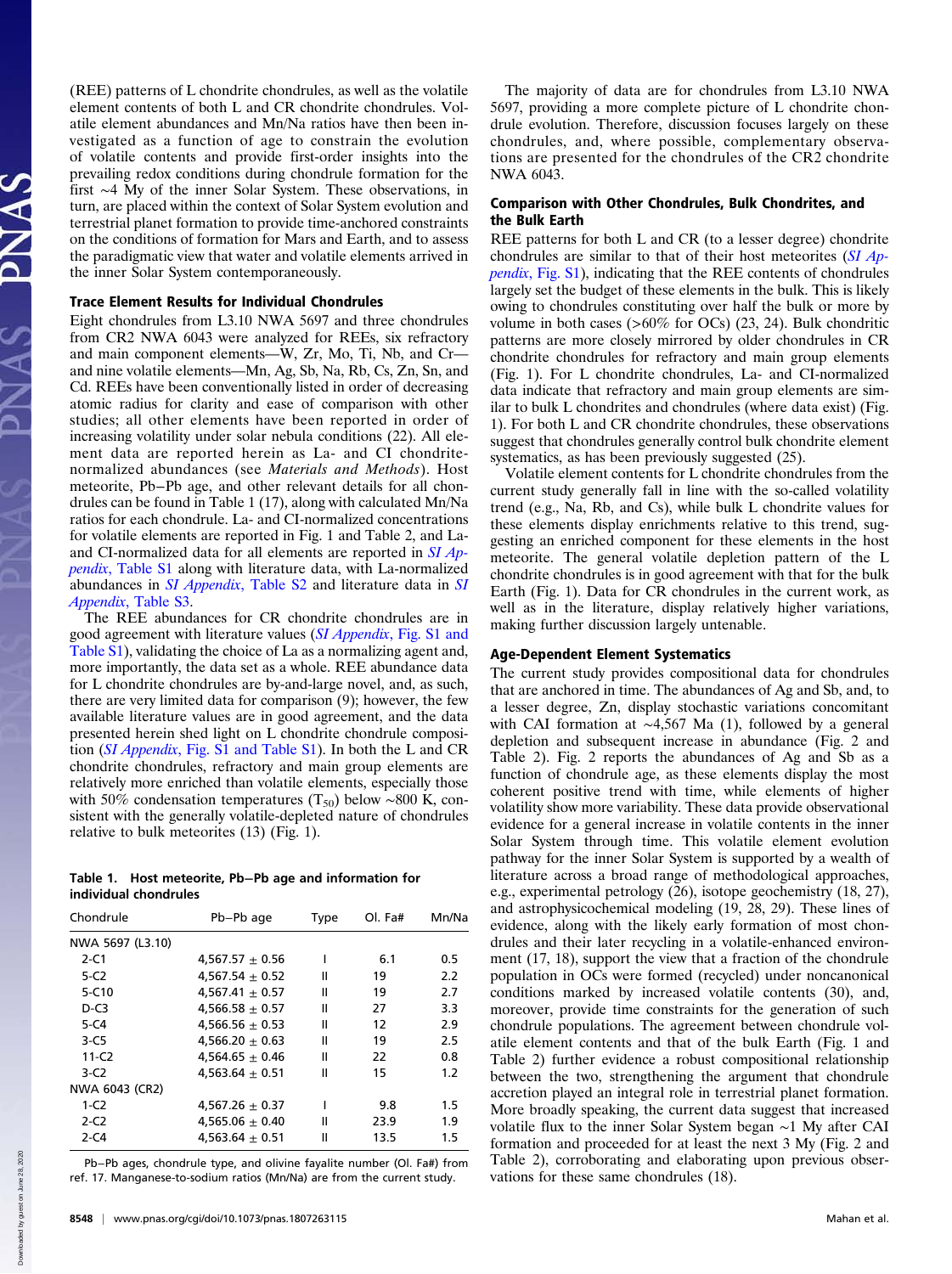

Fig. 1. La- and CI-normalized abundances for refractory, main group, and volatile elements for (A) L and (B) CR chondrite chondrules. Where available, literature data have been included for both L and CR chondrite chondrules and their bulk meteorite hosts. Bulk Earth estimates have been averaged from refs. 40 and 42. All data are as indicated in the legend.

#### Manganese-to-Sodium Ratios of Individual Chondrules

The Mn/Na ratios of the L chondrite chondrules increase from ∼0.5 to over 3 within approximately the first 1 My of the Solar System, and then decline to nearly the starting value (final Mn/ Na  $\approx$  1) over the next 3 My (Fig. 3). Chondrule olivine fayalite contents (17) for L chondrite chondrules increase concomitant with Mn/Na ratios up to their highest values, further validating Mn/Na as an appropriate first-order gauge of prevailing  $fO<sub>2</sub>$ conditions. These results indicate an increase in  $fO_2$ —or at least variable  $fO_2$ —beginning with the formation of CAIs and peaking at ∼4,566.5 Ma, followed by a return to more reducing conditions by ∼4,564.5 Ma. This redox path is seemingly at odds with the general enrichment of volatile elements observed (Fig. 2 and Table 2), indicating coeval forces.

#### Reconciling Volatile Element and Mn/Na Ratio Systematics

The overall redox state of a gas−melt system and the subsequent (re)distribution of volatile elements is not only governed by oxygen fugacity but also by the fugacities of other influential elements that may be present in the gas phase, and it is likely that such mechanisms are at play here. There is ample evidence to indicate that high partial pressures of volatile elements (e.g., K, Na, and S) are behind the simultaneously reduced and volatileenriched nature of OCs and their chondrules (30, 31). A volatilerich but water-poor (dry) environment after ∼1 My is consistent with the observed general increase in volatile element contents in the younger chondrules and the subsidence of more oxidizing conditions. Dry volatile influx beginning at ∼4,566.5 Ma readily explains the enhanced volatile contents of L chondrite chondrules relative to CR chondrite chondrules (Table 2),

Down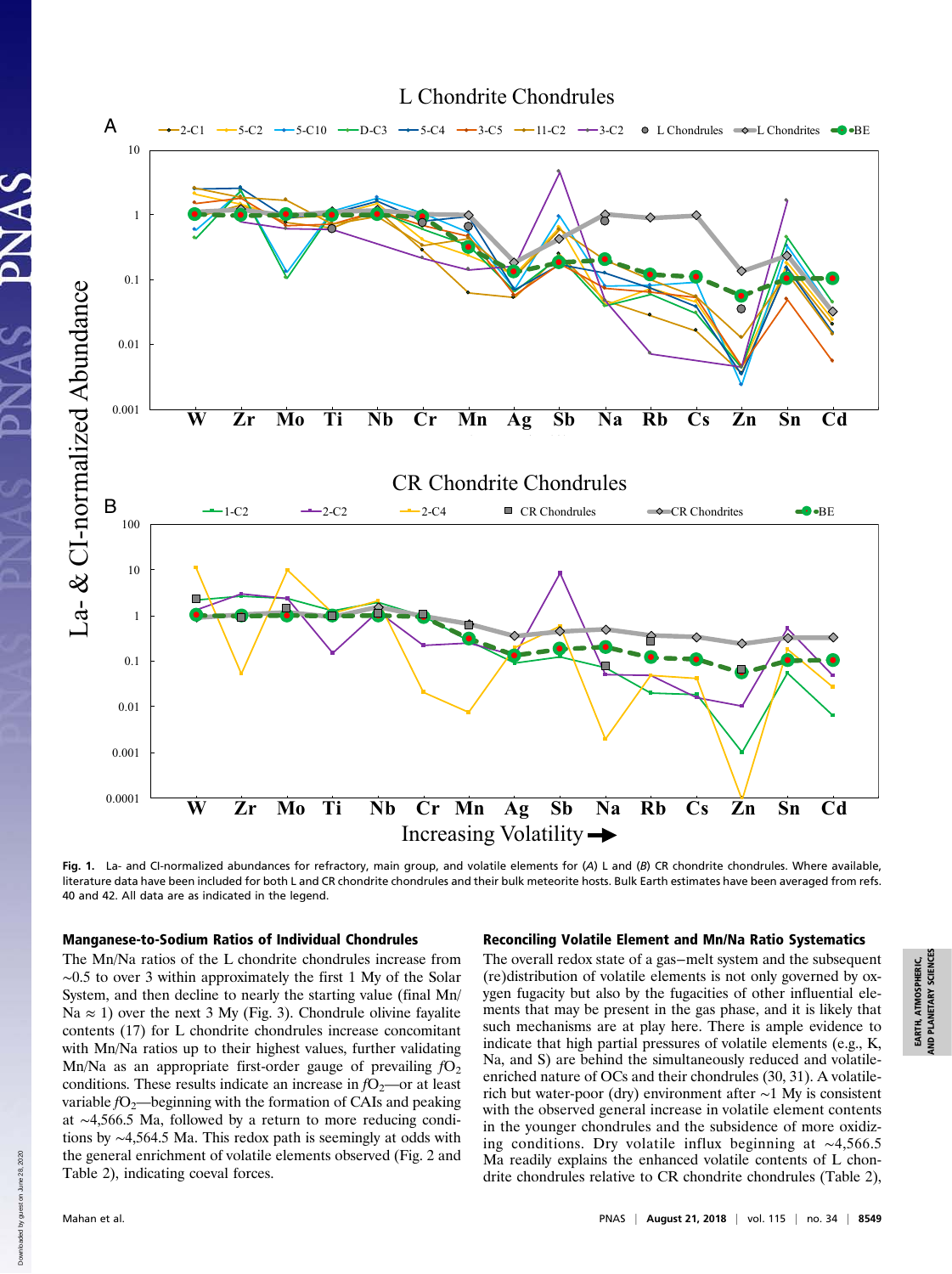Table 2. La- and CI-normalized volatile element abundances for individual chondrules

|         | NWA 5697 (L3.10) |        |           |        |          |        | NWA 6043 (CR2) |        |        |        |          |
|---------|------------------|--------|-----------|--------|----------|--------|----------------|--------|--------|--------|----------|
| Element | $2-C1$           | $5-C2$ | $5 - C10$ | $D-C3$ | $5 - C4$ | $3-C5$ | $11-C2$        | $3-C2$ | $1-C2$ | $2-C2$ | $2 - C4$ |
| Mn      | 0.06             | 0.23   | 0.54      | 0.34   | 0.95     | 0.47   | 0.43           | 0.14   | 0.29   | 0.25   | 0.01     |
| Ag      | 0.05             | 0.12   | 0.07      | 0.07   | 0.07     | 0.06   | 0.11           | 0.16   | 0.09   | 0.14   | 0.20     |
| Sb      | 0.25             | 0.64   | 0.94      | 0.23   | 0.17     | 0.18   | 0.59           | 4.59   | 0.13   | 8.39   | 0.58     |
| Na      | 0.05             | 0.04   | 0.08      | 0.04   | 0.13     | 0.07   | 0.20           | 0.05   | 0.07   | 0.05   | 0.002    |
| Rb      | 0.03             | 0.07   | 0.08      | 0.06   | 0.07     | 0.06   | 0.10           | 0.01   | 0.02   | 0.05   | 0.05     |
| Cs      | 0.02             | 0.05   | 0.09      | 0.03   | 0.04     | 0.05   | 0.05           | 0.00   | 0.02   | 0.02   | 0.04     |
| Zn      | 0.004            | 0.004  | 0.002     | 0.004  | 0.003    | 0.005  | 0.013          | 0.004  | 0.001  | 0.010  | 0.000    |
| Sn      | 0.15             | 0.18   | 0.33      | 0.44   | 0.15     | 0.05   | 0.12           | 1.66   | 0.05   | 0.51   | 0.18     |
| Cd      | 0.02             | 0.02   | 0.03      | 0.04   | 0.02     | 0.01   | 0.01           | 0.00   | 0.01   | 0.05   | 0.03     |

Elements ordered from least to most volatile under solar nebula conditions (22). Please see [SI Appendix](http://www.pnas.org/lookup/suppl/doi:10.1073/pnas.1807263115/-/DCSupplemental) for La- and CI-normalized abundances for all elements ([SI Appendix](http://www.pnas.org/lookup/suppl/doi:10.1073/pnas.1807263115/-/DCSupplemental), Table S1); La-normalized values and calculated Mn/Na ratios (SI Appendix, Table S2); and CI abundances used for normalization, along with literature data for the bulk Earth, L, and CR chondrites and their chondrules ([SI Appendix](http://www.pnas.org/lookup/suppl/doi:10.1073/pnas.1807263115/-/DCSupplemental), [Table S3](http://www.pnas.org/lookup/suppl/doi:10.1073/pnas.1807263115/-/DCSupplemental)).

and explains the same observation for their bulk chondrite hosts, as well as the generally water-poor nature of OCs (and enstatite chondrites) relative to carbonaceous ones (5, 13, 23, 32). Moreover, the timing of the volatile element and redox pathway herein is fully consistent with that suggested by astrophysicochemical models, wherein water levels in the inner Solar System increase dramatically within the first ∼200 Ky (and thus  $fO_2$ ), followed by decline to dry conditions after about 1 My, leading to a relative increase in the fugacities of other volatile species (19, 33). Furthermore, these results indicate a decoupling



Volatile Element Evolution

Fig. 2. La- and CI-normalized (A) Ag and (B) Sb contents for L chondrite chondrules as a function of Pb−Pb age (17). General volatile enrichment through time indicates interaction of chondrules with a gas phase that is increasingly volatile-rich during recycling. Note the logarithmic scale for Sb in B.

Down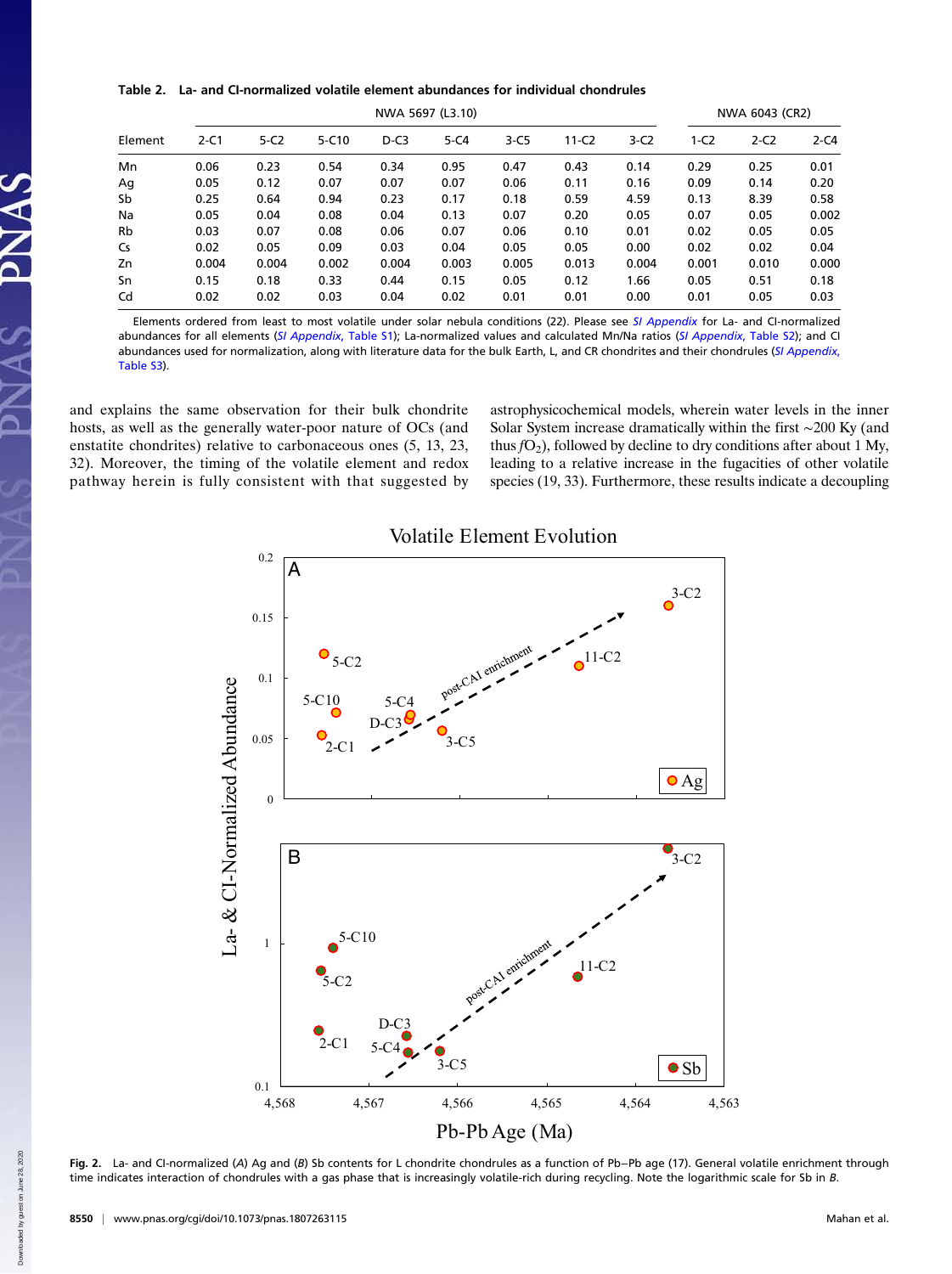

Fig. 3. Calculated Mn/Na ratios for L chondrite chondrules as a function of Pb−Pb age, with individual olivine fayalite number, Fa#, reported in brackets next to individual chondrules (17). Olivine chondrule Fa# is strongly correlated to Mn/Na for the first 1 My of the Solar System ( $R^2 = 0.97$ ), corroborating an increase in oxygen fugacity during this time. After ∼4,566.5 Ma, Mn/Na and Fa# decouple ( $R^2 = 0.29$ ), likely due to incomplete melting of chondrules, gas interaction, and/or variable Fe retention. Typical error for Pb−Pb dating is approximately ±0.50 My, i.e., less than the time spanned here, further validating the observed trends for Mn/Na and Fa#. For reference, Mn/Na ratios for Earth, Mars, and the Moon are reported as green, red, and blue shaded regions, respectively, along with present-day bulk  $fO<sub>2</sub>$  estimates (20, 26, 43, 44).

of water and volatile element evolution in the early inner Solar System, calling for a reexamination of the established notion that water and volatile elements arrived in lockstep to the inner Solar System (34).

#### On the Formation of Larger Solar System Bodies

Vesta and the angrite parent body are thought to have formed no later than 0.4 My after CAIs (35, 36), and the angrite parent body has the highest reported Mn/Na ratio (∼12) of any Solar System body (20), coincident with the timing of high Mn/Na ratios determined in the current study (Fig. 3). Mars, at least half of which is thought to have accreted within the first 2 My of the Solar System  $(37)$ , has an estimated Mn/Na ratio of 2 to  $\overline{3}$  (20), a range strikingly similar to OC chondrules of the same age within the current study, suggesting that a major fraction of Mars could have accreted from OC chondrules (or at least OC-like) resident during this time and thus under similarly oxidizing conditions and increasing volatile contents (Figs. 2 and 3). Proto-Earth is thought to have experienced protracted growth up to ∼5 My after CAIs, with ∼40% of its accreting material potentially coming from volatile-enriched outer Solar System reservoirs (18). This growth history for Earth suggests significant accretion from a reservoir of relatively reduced chondrules, with subsequent volatile content augmentation through time via remelting/recycling in an increasingly volatile-rich environment (Figs. 2 and 3). Moreover, the volatile element and redox pathway determined in the current study indicate a need to explore the possible decoupling of water and other volatiles in petrochemical models of terrestrial planet formation and differentiation. Finally, it is possible that bodies accreting outward of Earth's orbit may have acted as volatile element sinks, based on the relatively elevated moderately volatile element contents of ordinary and enstatite chondrites and their chondrules (13, 38), the high volatile contents (e.g., S) estimated for bulk Mars (38, 39), the formation of these bodies outward of the orbit of Earth (8, 38), and the lack of such enrichments for Earth and that presumed for Venus and Mercury (5, 38, 40).

#### Conclusions

The compositional evolution of some of the Solar System's first solids, chondrules, has been mapped out as a function of time. These results display a general increase in chondrule volatile contents with age, likely due to chondrule recycling under changing conditions that became more enriched in volatile elements over time. Redox conditions evolved over time, and this is recorded in chondrule Mn/Na ratios. Oxygen fugacity generally increased with time up to ∼4,566.5 Ga, concomitant with volatile enrichments, and afterward displayed a more protracted decline, while volatile contents continued to rise. These observations suggest that this time (∼4,566.5 Ma) marks the onset of inner Solar System dry-out and the subsequent rise in fugacities of other volatiles such as K, Na, and S. These results provide timeanchored evidence for the early formation of proto-Mars from relatively oxidized materials, and evidence that proto-Earth formed via accretion of variably oxidized, volatile-poor chondrules, followed by appreciable addition of recycled, volatileenhanced material under more reducing conditions. Such an accretion pathway for Earth elicits the need for formation and differentiation models which consider the decoupling of volatile element and water (redox) evolution. Lastly, the timing of formation, relative distance from the Sun, and chemical composition of Mars and the ordinary (and enstatite) chondrites indicate that perhaps these bodies incorporated the bulk of incoming volatile-rich material from cooler outer regions of the Solar System, depriving Earth and other bodies accreting inside its orbit of their full complement of volatile elements.

#### Materials and Methods

Dilute sample aliquots were analyzed using the high-resolution inductively coupled plasma mass spectrometer Thermo Scientific Element XR at Laboratoire Géosciences Océan (Université de Brest) for the following isotopes: 139La, 140Ce, 141Pr, 146Nd, 147Sm, 151Eu, 157Gd, 159Tb, 163Dy, 165Ho, 167Er, 169Tm, 174Yb, 175Lu, l84W, 91Zr, 98Mo, 47Ti, 93Nb, 53Cr, 55Mn, 107Ag, 121Sb, 23Na, 85Rb, <sup>133</sup>Cs, <sup>66</sup>Zn, <sup>118</sup>Sn, and <sup>114</sup>Cd. All elements were calibrated using standard solutions (10, 50, 100, and 1,000 ppt), and their count rates were blankcorrected. Indium (115In) was used as an internal standard to correct all data for instrumental mass bias during the analyses. Instrument precision (reproducibility) for all elements was better than 4% (1 relative SD). All analyses within the current study were performed on the same sample dissolutions from which aliquots had previously been taken for Pb−Pb dating and Zn isotopic measurements (17), rendering calculations of absolute element concentrations untenable. Therefore, all data have been normalized to La and to CI chondrites. La was chosen as an ideal normalizing element, as its concentrations in both L and CR chondrite chondrules have been previously established and anchor the results (9, 12). Furthermore, La is a

Down

2020